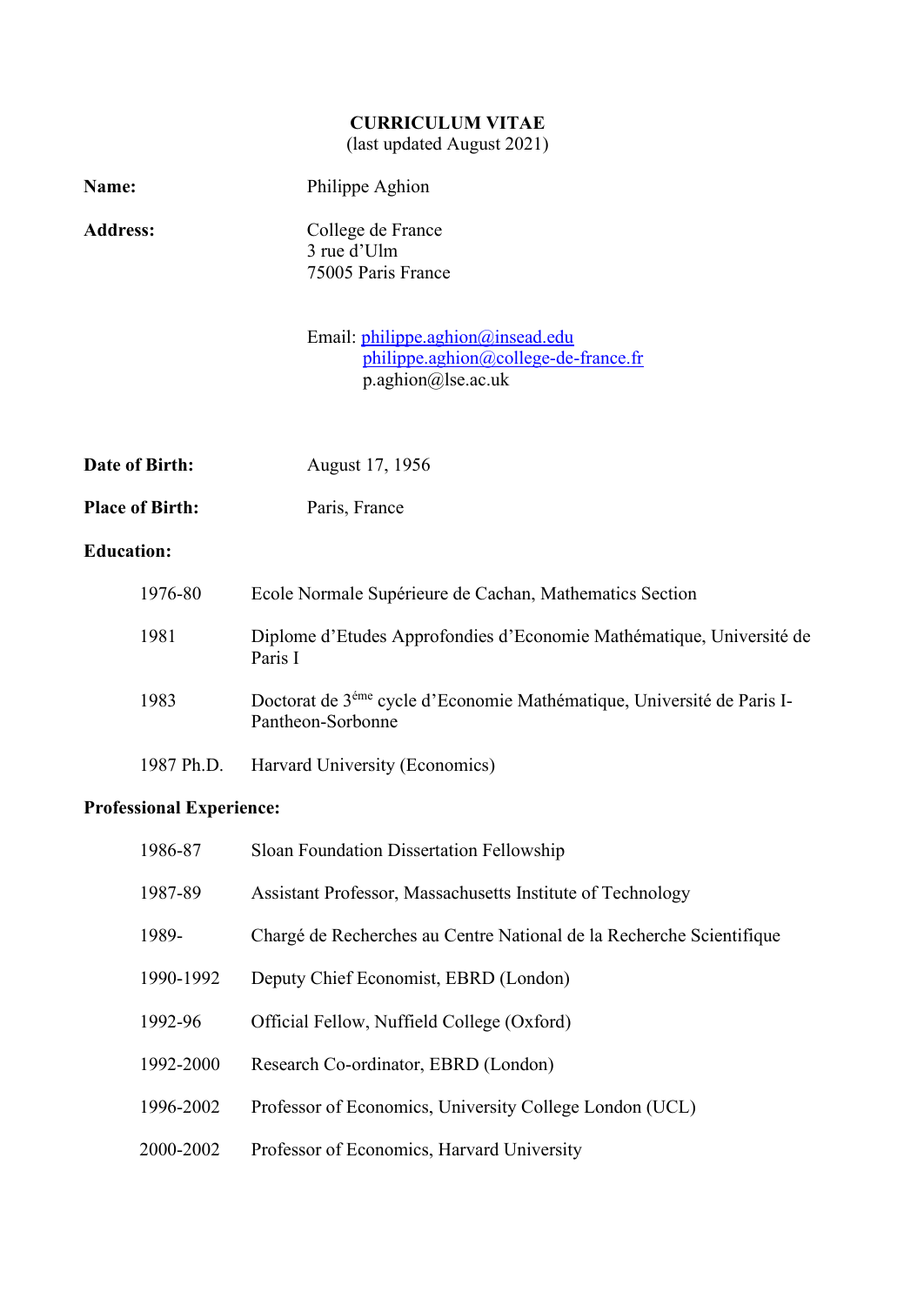| 2002-2015 | Robert C. Waggoner Professor of Economics, Harvard University                               |
|-----------|---------------------------------------------------------------------------------------------|
| 2009-2015 | Invited Professor, Institute of International Economic Studies, Stockholm                   |
| $2015 -$  | Professor at College de France, Chair entitled "Institutions, Innovation, et<br>Croissance" |
| $2015 -$  | Centennial Professor of Economics, London School of Economics                               |
| 2018-2020 | Visiting Professor, Department of Economics, Harvard University                             |
| $2020 -$  | Professor at INSEAD                                                                         |

#### **Other Professional Positions or Appointments:**

| 1991-97   | Associate Editor, Review of Economic Studies        |
|-----------|-----------------------------------------------------|
| 1992-     | Managing Editor, <i>The Economics of Transition</i> |
| 1994-     | Fellow of the <i>Econometric Society</i>            |
| 1992-95   | Associate Editor, <i>Econometrica</i>               |
| 1995-2000 | Council, European Economic Association              |
| 1998-2006 | CEPR Program Director in Industrial Organization    |
| 2008-2016 | Editor, Review of Economics and Statistics          |
| 2009-     | Fellow of the American Academy of Arts and Science  |
| $2015 -$  | Foreign Fellow of the <i>British Academy</i>        |
| 2016-     | Managing Editor, Annual Reviews in Economics        |
| 2016-2017 | President of the European Economic Association      |
| 2016-2017 | President of the French Economic Association        |

#### **Awards and Honors:**

1995 Medaille de Bronze du CNRS 2001 Prix de la Revue Francaise d'Economie 2001 Yrjo Jahnsson Award of the European Economic Association 2005 Honorary Doctorate, Stockhom School of Economics 2006 Medaille d'Argent du CNRS 2006 Schumpeter Prize of the International Schumpeter Society 2009 John Von Neumann Award 2016 Global Award in Entrepreneurship Research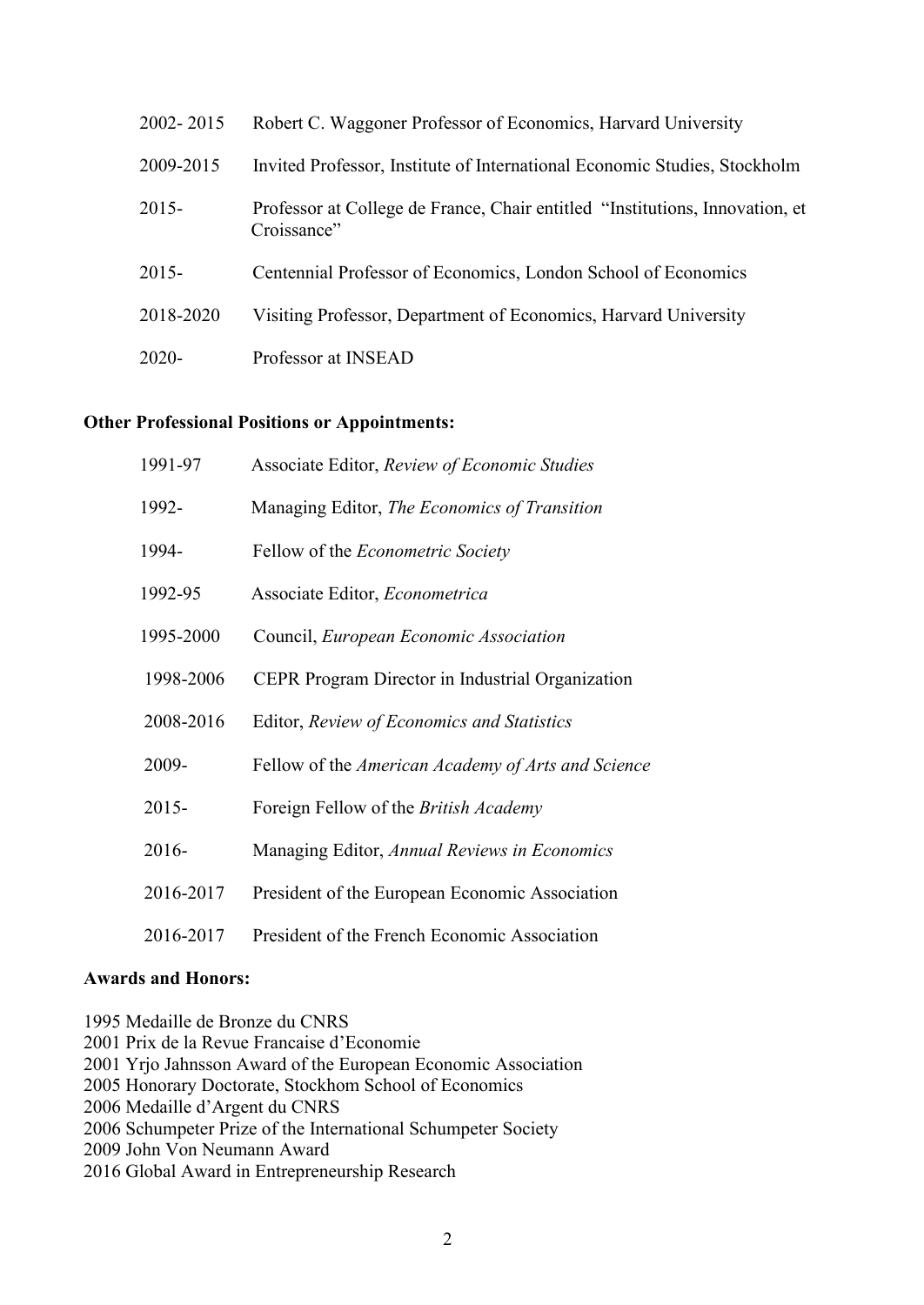- 2017 AEA Award for best AEJ paper
- 2017 Foreign Honorary Member of the American Economic Association
- 2017 Sun Yefang Award
- 2018 Honorary Doctorate, University of Tucuman
- 2020: BBVA Frontier of Knowledge Award
- 2021: Honorary Doctorate, Universite du Quebec a Montreal (UQAM)
- 2021: Honorary Doctorate, Universite de Liege

# **Professional Societies and Memberships:**

| 1991-    | Fellow of CEPR and of the European Financial Network                |
|----------|---------------------------------------------------------------------|
| 1991-    | Member of the Executive and Supervisory Committee of CERGE (Prague) |
| 1993-    | Fellow, Econometric Society                                         |
| 2009-    | Fellow, American Academy of Arts and Sciences                       |
| $2015 -$ | Foreign Fellow of the British Academy                               |
| $2017 -$ | Economic Theory Fellow                                              |

#### **Lectures:**

|             | August 1995 Invited Lecture at the World Congress of the Econometric Society, Tokyo |
|-------------|-------------------------------------------------------------------------------------|
| Fall 1997   | Raffaele Mattioli Memorial Lectures, Bocconi, Milan                                 |
| June 1999   | Walras-Bowley Lecture, Madison                                                      |
| Spring 2000 | Michael Bruno Lecture, Jerusalem                                                    |
| Spring 2001 | Clarendon Lectures, Oxford                                                          |
| Fall 2001   | Zeuthen Lectures, Copenhagen                                                        |
| Spring 2003 | Kuznets Lectures, Yale University                                                   |
| August 2005 | Schumpeter Lecture, EEA Congress, Amsterdam                                         |
| April 2006  | Douglas North Lecture, Washington University in St Louis                            |
| Spring 2007 | Gorman Lectures, University College London                                          |
| Fall 2007   | Munich Lectures, University of Munich                                               |
| Fall 2007   | Cairoli Lectures, University Di Tella, Buenos Aires                                 |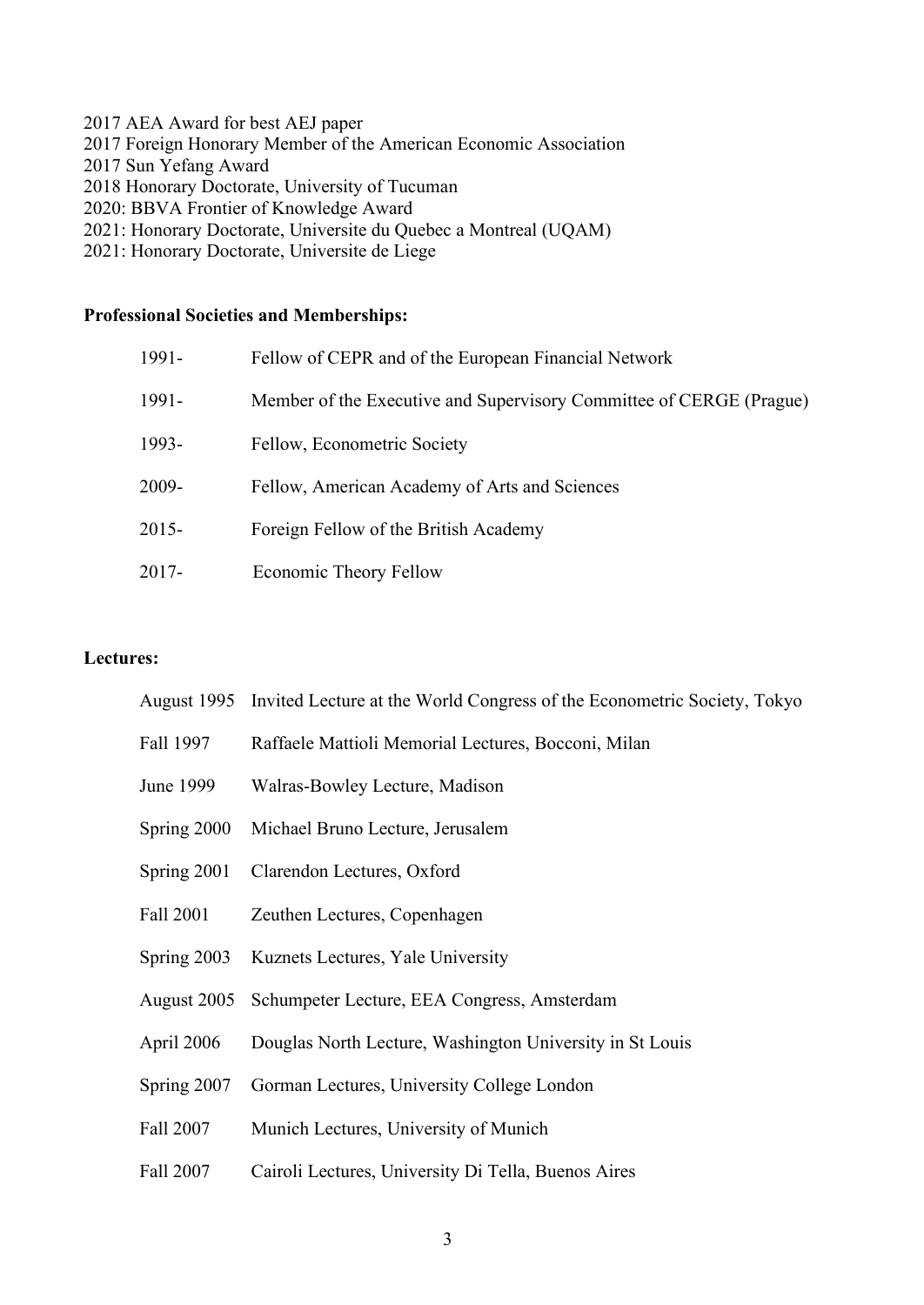- May 2009 Schumpeter Lectures, Graz, Austria
- January 2012 Maddison Lecture, OECD
- January 2013 Schumpeter Lecture, Stockholm
- August 2015 Elmhirst Lecture, ICAE, Milan
- Sept 2016 Woodward Lecture, UBC, Vancouver
- August 2017 Presidential Address, EEA Congress
- May 2018 Zvi Griliches Lectures, NES, Moscow
- June 2018 Ronald Coase Lecture, LSE
- Fall 2018 WZB Distinguished Lecture, Berlin

## **Bibliography:**

#### Published Papers**:**

Aghion P (1985) On the Generic Inefficiency of Differentiable Market Games, *Journal of Economic Theory.*

Aghion P and Bolton P (1987) Contracts as a Barrier to Entry, *American Economic Review* 77(3): 388-401*,* reprinted in *Industrial Economics,* Oliver Williamson, ed.*,* Edward Elgar Publishing Limited (1990).

Aghion P and Bolton P (1989) The Financial Structure of the Firm and the Problem of Control, *European Economic Review.* 

Aghion P, Dewatripont M and Rey P (1989) On Renegotiation Design, *European Economic Review* 34 (2/3): 322-329.

Aghion P and Hermalin B (1990) Legal Restrictions on Private Contracts can Enhance Efficiency, *Journal of Law, Economics and Organisations.*

Aghion P and Bolton P (1990) Government Domestic Debt and the Risk of Default: A Political-Economic Model of the Strategic Role of Debt, published in *"Capital Markets and Debt Management ",* R. Dornbusch and M. Draghi, eds., Cambridge, MA: MIT Press.

Aghion P and Howitt P (1991) Unemployment: A Symptom of Stagnation or a Side-Effect of Growth?, *European Economic Review* 35: 535-541.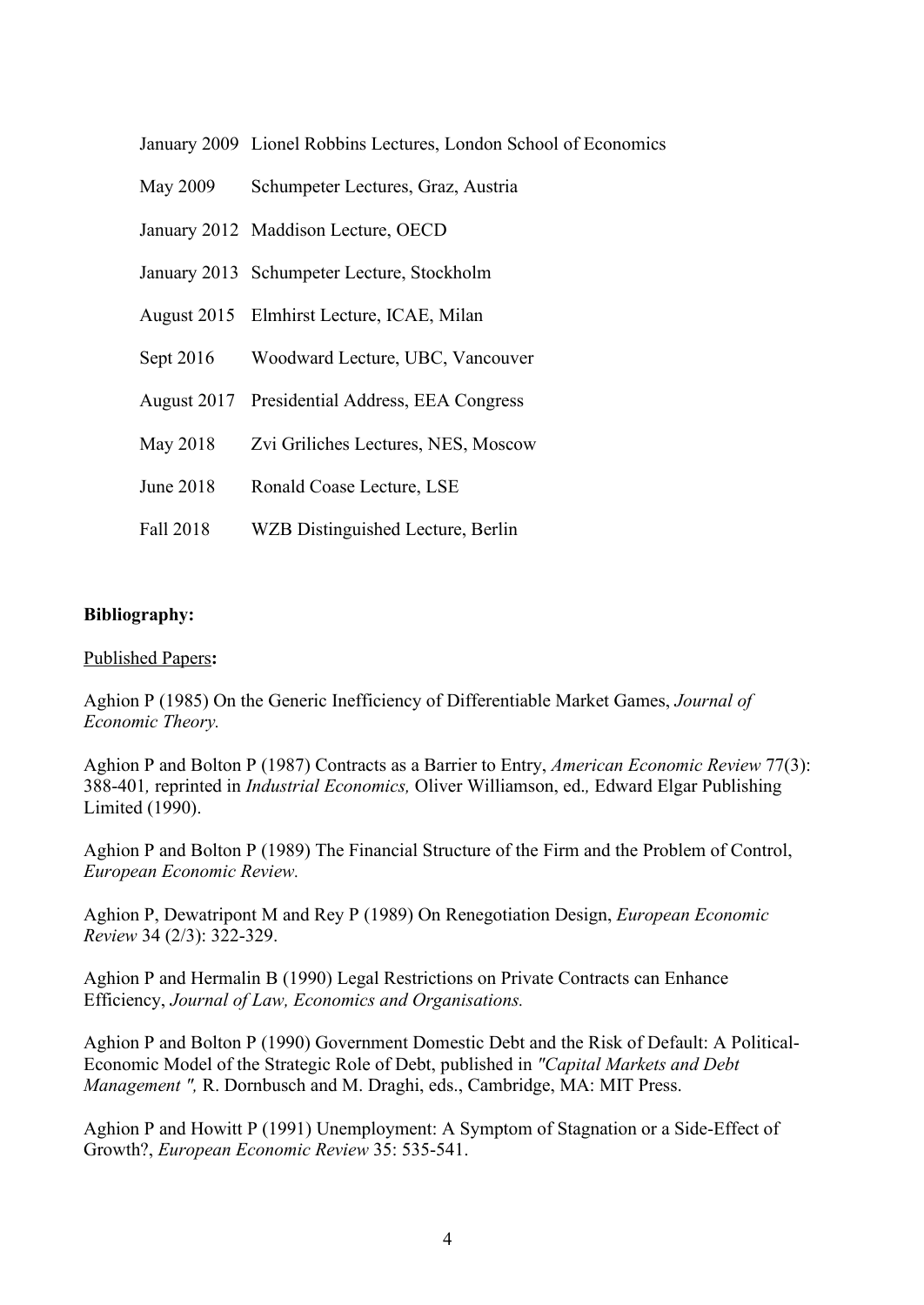Aghion P, Bolton P, Harris C and Jullien B (1991) Optimal Learning by Experimentation, *Review of Economic Studies* 58(4): 621-654.

Aghion P and Bolton P (1992) An Incomplete Contracts Approach to Financial Contracting, *Review of Economic Studies* 59(3): 473-494.

Aghion P and Howitt P (1992) A Model of Growth through Creative Destruction, *Econometrica* 60(2): 323-351.

Aghion P, Hart O and Moore J (1992) The Economics of Bankruptcy Reform, *Journal of Law, Economics and Organisation*, and forthcoming in the NBER volume on *Transition in Eastern Europe.*

Aghion P and Bolton P (1992) Distribution and Growth in Models of Imperfect Capital Markets, *European Economic Review, Papers and Proceedings of the 6th Annual Congress of the European Economic Association* 36(2/3): 603-611.

Aghion P and Burgess R (1992) Financing and Development in Eastern Europe and the Former Soviet Union, *Financial Institutions in Europe*, CEPR and Cambridge.

Aghion P (1993) Economic Reform in Eastern Europe: Can Theory Help?, *European Economic Review.*

Aghion P, Espinoza M and Jullien B (1993) Dynamic Duopoly with Learning Through Price-Experimentation, *Economic Theory.*

Aghion P, Dewatripont M and Rey P (1994) Renegotiation Design With Unverifiable Information, *Econometrica* 62(2): 257-282; lead article.

Aghion P and Howitt P (1994) Growth and Unemployment, *Review of Economic Studies* 61(3): 477-494.

Aghion P and Tirole J (1994) On the Management of Innovation, *Quarterly Journal of Economics.*

Aghion P and Blanchard O (1994) On the Speed of Transition in Central Europe, *NBER Macro Annuals.*

Aghion P, Blanchard O and Burgess R (1994) The Behaviour of State Firms in Eastern Europe, Pre-Privatisation, *European Economic Review* (ISOM issue).

Aghion P and St Paul G (1994) Uncovering Some Casual Relationships between Productivity Growth and the Structure of Economic Fluctuations, *NBER* and *Labour.*

Aghion P and Tirole J (1994) Opening the Black Box of Innovation, *European Economic Review.*

Aghion P and Tirole J (1995) Some Implications of Growth for Ownership Structure and Organisational Forms, *European Economic Review.*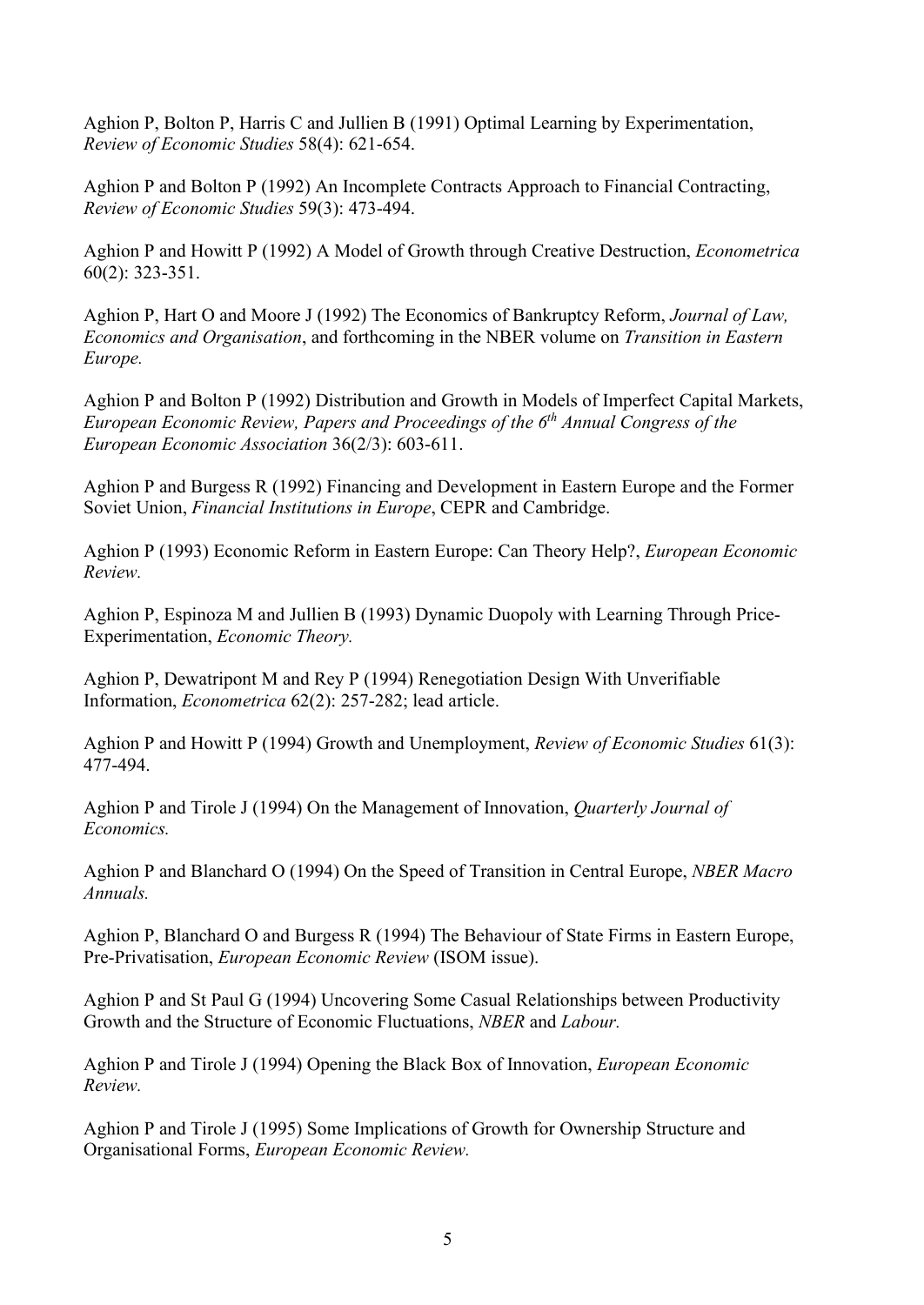Aghion P and Howitt P (1995) Technical Progress in the Theory of Economic Growth, in *Economics in a Changing World: Proceedings of the 10th World Congress of the International Economic Association, vol 5*, Jean-Paul Fitoussi, ed., London: Macmillan, pp 101-122.

Aghion P and Howitt P (1996) Research and Development in the Growth Process, *Journal of Economic Growth* 1: 49-73.

Aghion P and Howitt P (1996) The Observational Implications of Schumpeterian Growth Theory, *Empirical Economics* 21: 13-25.

Aghion P and Blanchard O (1996) On Insider Privatisation, *European Economic Review.*

Aghion P, Harris C and Vickers J (1997) Competition and Growth with Step-by-Step Innovation; An Example, *European Economic Review* 41: 771-782.

Aghion P, Dewatripont M and Rey P (1997) Corporate Governance, Competition Policy and Industrial Policy, *European Economic Review* 41(3-5): 797-805.

Aghion P and Tirole J (1997) Real and Formal Authority in Organizations, lead article in the *Journal of Political Economy.*

Aghion P and Bolton P (1997) A Theory of Trickle-Down Growth and Development, lead article in the *Review of Economic Studies* 64(2): 151-172.

Aghion P and Howitt P (1997) A Schumpeterian Perspective on Growth and Competition, in *Advances in Economics and Econometrics*, invited lecture to the 7th World Congress of the Econometrics Society, D. Kreps ed.

Aghion P, Blanchard O and Carlin W (1997) The Economics of Enterprise Restructuring in Central and Eastern Europe, in *Property Relations, Incentives and Welfare*, J. Roemer ed., McMillan Press and St. Martin's Press.

Aghion P and Howitt P (1997) A Schumpeterian Perspective on Growth and Competition, in *Advances in Economics and Econometrics: Theory and Applications, vol. 2*, D.M. Kreps and K.F. Wallis, eds., Cambridge University Press, pp 279-317.

Aghion P and Howitt P (1997) Ajustement macroéconomique aux technologies multi-usage, *l'Actualité économique, Revue d'analyse économique* 73: 575-593.

Aghion P, Compte O and Jehiel P (1998) Bargaining While Searching for Outside Options: A Potential Role for Unions, *European Economic Review*.

Aghion P and Howitt P (1998) Capital Accumulation and Innovation as Complementary Factors in Long-Run Growth, *Journal of Economic Growth* 3: 111-130.

Aghion P and Howitt P (1998) Market Structure and the Growth Process, *Review of Economic Dynamics* 1: 276-305.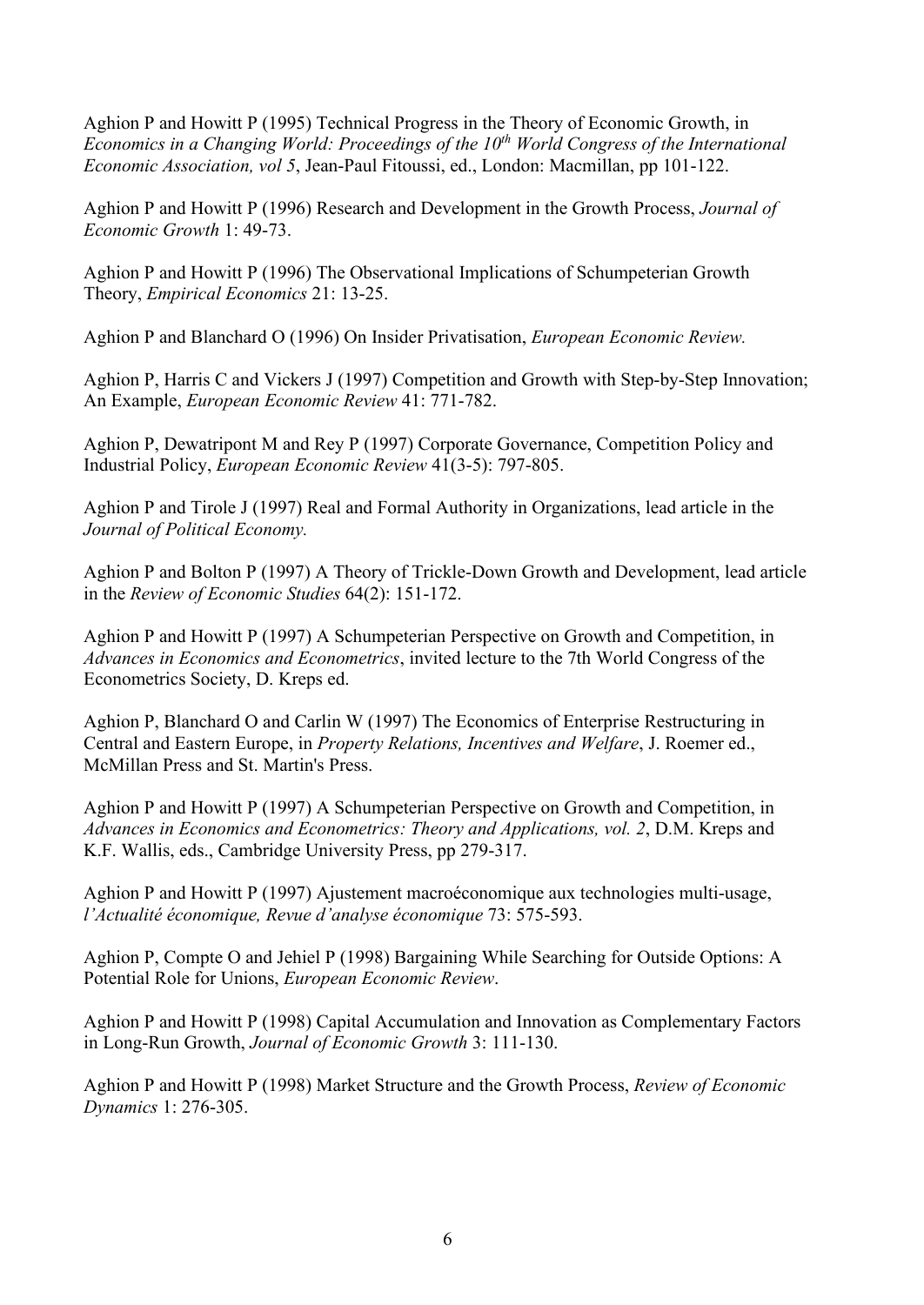Aghion P and Howitt P (1998) On the Macroeconomic Effects of Major Technological Change, in *General Purpose Technologies and Economic Growth*, E. Helpman, ed., Cambridge, MA: MIT Press, pp 121-144.

Aghion P, Dewatripont M and Rey P (1999) Competition, Financial Discipline, and Growth, *Review of Economic Studies* 66(4): 825-852.

Aghion P, Banerjee A and Piketty T (1999) Dualism and Macroeconomic Volatility, *Quarterly Journal of Economics.*

Aghion P, Caroli E and Garcia-Penalosa C (1999) Inequality and Economic Growth: The Perspective of the New Growth Theories, *Journal of Economic Literature.*

Aghion P, Bolton P and Fries S (1999) Optimal Design of Bank Bailouts: The Case of Transition Economies, *Journal of Institutional and Theoretical Economics.*

Aghion P and Schankerman M (1999) Competition, Entry, and the Social Returns to Infrastructure in Transition Economies, *Economics of Transition.*

Aghion P, Banerjee A and Bacchetta P (2000) A Simple Model of Monetary Policy and Currency Crises, *European Economic Review.*

Aghion P, Bolton P and Dewatripont M (2000) Contagious Bank Failures in a Free Banking System, *European Economic Review.*

Aghion P, Harris C, Howitt P and Vickers J (2001) Competition , Imitation and Growth with Step-by-Step Innovation, *Review of Economic Studies* 68(3): 467-492; lead article.

Aghion P, Bacchetta P and Banerjee A (2001) Currency Crises and Monetary Policy in an Economy with Credit Constraints, *European Economic Review, ISOM Volume*.

Aghion P, Acemoglu D and Violante GL (2001) Deunionization, Technical Change and Inequality, *Carnegie-Rochester Conference Series on Public Policy* 55: 229-264.

Aghion P (2002) Schumpeterian Growth Theory and the Dynamics of Income Inequality, *Walras-Bowley Lecture*, *Econometrica*.

Aghion P, Howitt P and Violante G (2002) General Purpose Technologies and Within-group Inequality, *Journal of Economic Growth*.

Aghion P, Dewatripont M and Rey P (2002) On Partial Contracting, *European Economic Review, Papers and Proceedings*.

Aghion P and Rey P (2002) Allocating Decision Rights under Liquidity Constraints: A Simple Framework, in *Essays on Incomplete Contracts,* Cambridge University Press*,* E.Brousseau Ed.

Aghion P and Bolton P (2003) Incomplete Social Contracts, *Journal of the European Economic Association.*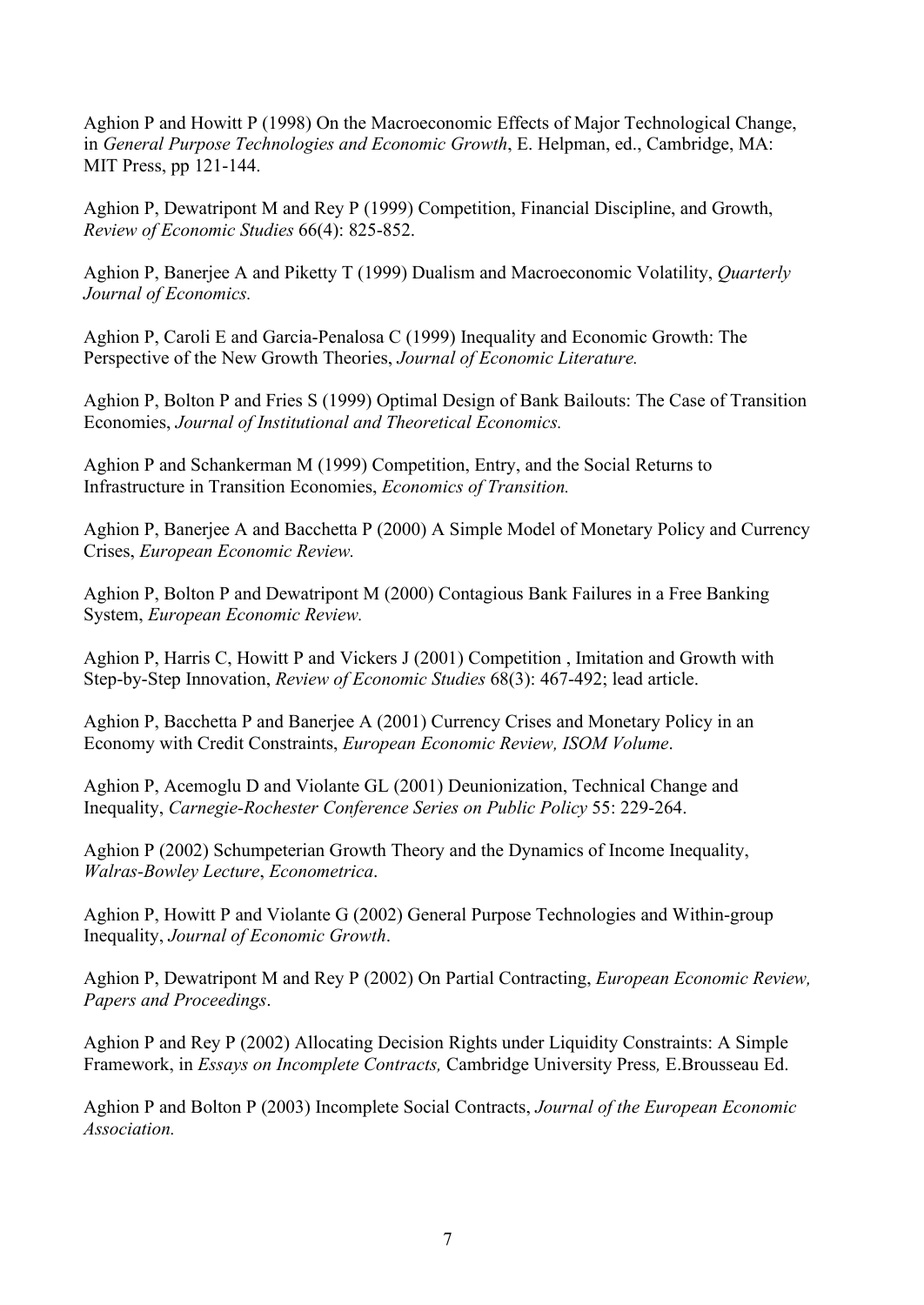Aghion P, Acemoglu D and Zilibotti F (2003) Vertical Integration and Distance to Frontier, *Journal of the European Economic Association, Papers and Proceedings*.

Aghion P, Alesina A and Trebbi F (2004) Endogenous Political Institutions, *Quarterly Journal of Economics.*

Aghion P, Dewatripont M and Rey P (2003) Transferable Control, *Journal of the European Economic Association.*

Aghion P, Bacchetta P, and Banerjee A (2004) A Balance-Sheet Approach to Currency Crises, *Journal of Economic Theory.*

Aghion P, Bacchetta P and Banerjee A (2004) Capital Markets and the Instability of Open Economies, *Journal of Monetary Economics*.

Aghion P and Schankerman M (2004) A Model of the Private and Social Returns to Market-Enhancing Infrastructure, *Economic Journal.*

Aghion P, Bolton P and Tirole J (2004) Exit Options in Corporate Finance: Liquidity versus Incentives, *Review of Finance.*

Aghion P, Howitt P and Mayer D (2005) The Effect of Financial Development on Convergence, *Quarterly Journal of Economics.*

Aghion P, Bloom N, Blundell R, Griffith R and Howitt P (2005) Competition and Innovation: An Inverted U Relationship, *Quarterly Journal of Economics.*

Acemoglu D, Aghion P and Zilibotti F (2006) Distance to Frontier, Selection, and Economic Growth, *Journal of the European Economic Association.*

Aghion P and Howitt P (2006) Appropriate Growth Policy, Schumpeter Lecture, *Journal of the European Economic Association.*

Aghion P, Griffith R and Howitt P (2006) Competition and Vertical Integration, *American Economic Review, Papers and Proceedings.*

Aghion P, Meghir C and Vandenbussche J (2006) Distance to Frontier, Growth, and the Composition of Human Capital, *Journal of Economic Growth.*

Aghion P, Alesina A and Trebbi F (2007) Choosing Electoral Rules: Theory and Evidence from US Cities, *Quarterly Journal of Economics.*

Aghion P and Stein J (2007) Growth versus Profit Maximizing Strategies over the Cycle: Giving the Market What It Wants, *Journal of Finance*.

Acemoglu D, Aghion P, Lelarge C, Van Reenen J and Zilibotti F (2007) Technology, Information, and the Decentralization of the Firm, *Quarterly Journal of Economics.*

Aghion P, Antras P and Helpman E (2007) Negotiating Free Trade, *Journal of International Economics*.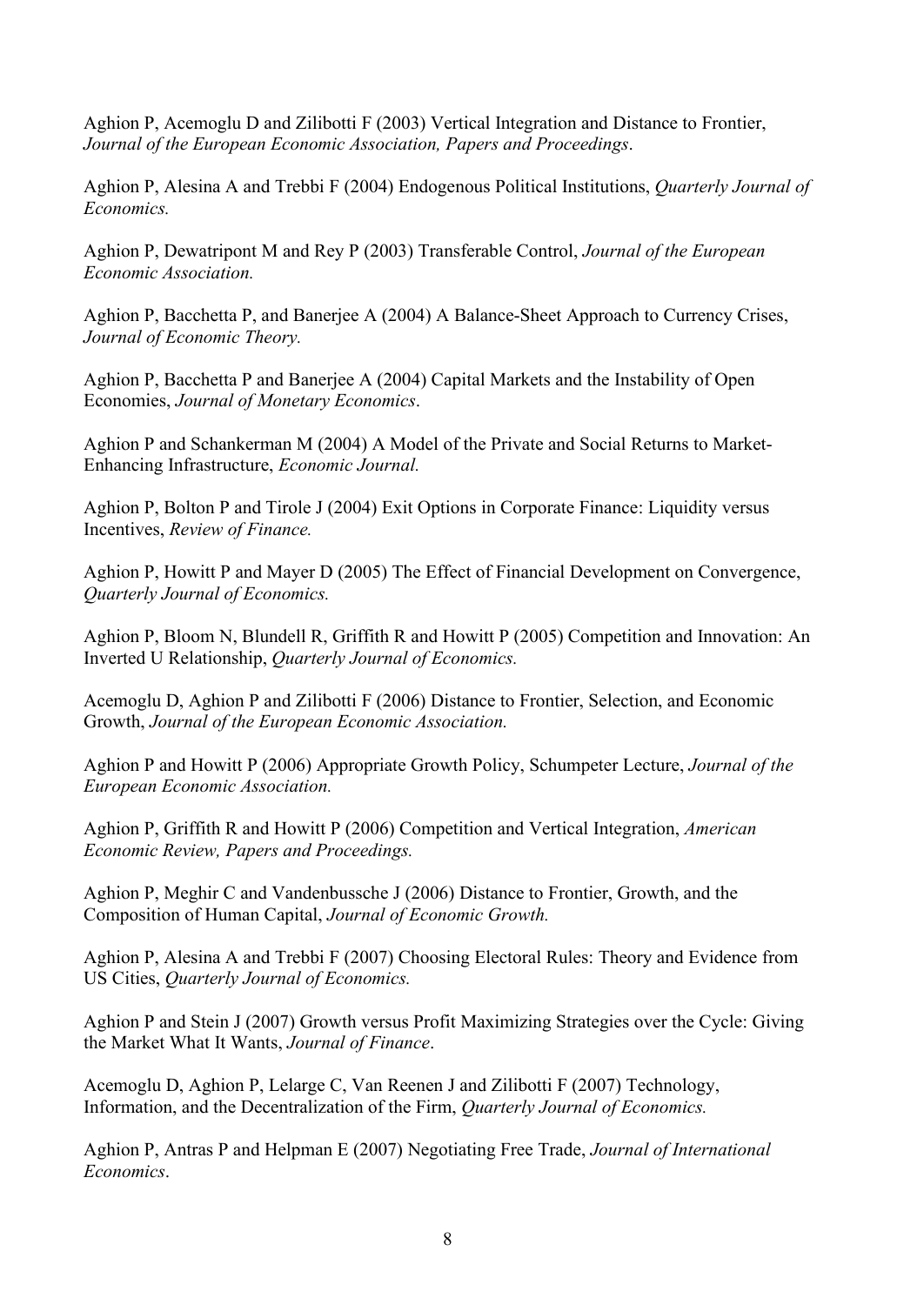Aghion P, Fally T, and Scarpetta S (2007) Credit Constraints as a Barrier to the Entry and Post Entry Growth of Firms: Theory and Evidence, *Economic Policy.*

Aghion P and Marinescu I (2007) Productivity Growth and Countercyclical Budgetary Policy: What Do We Learn from OECD Panel Data?, *NBER Macroeconomic Annual.*

Aghion P, Blundell R, Griffith R, Howitt P and Prantl S (2007) Entry, Innovation, and Growth: Theory and Evidence, *Review of Economics and Statistics.*

Aghion P, Alesina A, and Trebbi F (2007) Democracy, Technology, and Growth, forthcoming in *Institutions and Economic Performance*, Helpman E, ed., Harvard University Press.

Aghion P, Burgess R, Redding S and Zilibotti F (2008) The Unequal Effects of Liberalization: Evidence from Dismantling the License Raj in India, *American Economic Review* 94 (4): 1397- 1412.

Aghion P, Dewatripont M and Stein J (2009) Acedemic Freedom, Private Sector Focus, and the Process of Innovation, *Rand Journal of Economics*.

Acemoglu D, Aghion P, Griffith R and Zilibotti F (2009) Vertical Integration and Technology: Theory and Evidence, *Journal of the European Economic Association*.

Aghion P, Bacchetta P, Ranciere R and Rogoff K (2009) Exchange Rate Regimes and Productivity Growth, *Journal of Monetary Economics*.

Aghion P, Algan Y, Cahuc P and Shleifer A (2010) Distrust and Regulation, *Quarterly Journal of Economics*.

Aghion P, Dewatripont M, Hoxby C, Mas-Colell A and Sapir A (2010) Governance and Peformance of Universities, *Economic Policy*.

Aghion P, Angeletos M, Banerjee A and Manova K (2011) Volatility and Growth: Financial Development and the Cyclical Composition of Investment, *Journal of Monetary Economics.*

Aghion P, Algan Y and Cahuc P (2011) Civil Society and the State: The Interplay Between Cooperation and Minimum Wage Regulation, *Journal of the European Economic Association*.

Aghion P and Holden R (2011) Incomplete Contracts and the Theory of the Firm: What Have We Learned Over the Past 25 Years?, *Journal of Economic Perspectives*.

Aghion P, Howitt P and Murtin F (2011) The Relationship Between Health and Growth: When Lucas Meets Nelson-Phelps, *Institutional Economics.*

Acemoglu D, Aghion P, Bursztyn L and Hemous D (2012) The Environment and Directed Technical Change, *American Economic Review*.

Aghion P, Fudenberg D, Holden R, Kunimoto T and Tercieux O (2012) Subgame Perfect Implementation With Informational Perturbations, *Quarterly Journal of Economics* 127: 1843- 1881.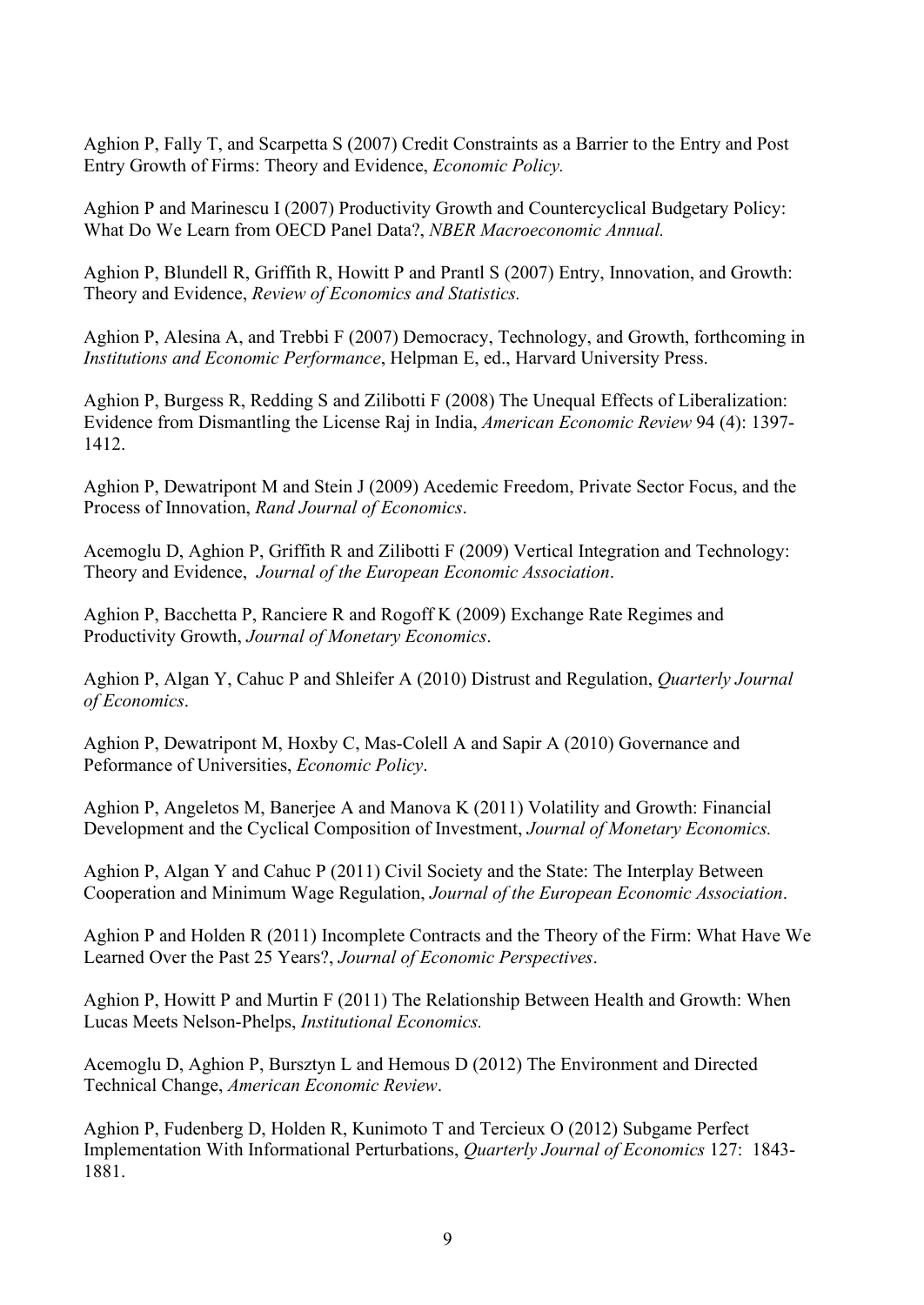Aghion P, Askenazy P, Berman N, Cette G and Eymard L (2013) Credit Constraints and the Cyclicality of R&D Investments: Evidence from France, *Journal of the European Economic Association*.

Aghion P, Van Reenen J and Zingales L (2013) Innovation and Institutional Ownership, *American Economic Review.*

Aghion P, Howitt P and Prantl S (2013) Revisiting the Relationship Between Competition, Patenting and Innovation, *Advances in Economic Theory,* Econometric Society World Congress.

Aghion, P, Akcigit, U, and Howitt, P (2013) What Do We Learn From Schumpeterian Growth Theory?, *Handbook of Economic Growth.*

Aghion P, Hemous D and Kharroubi E (2014) Credit Constraints, Cyclical Fiscal Policy and Industry Growth, *Journal of Monetary Economics*.

Aghion, P, Bloom, N, and J. Van Reenen (2014) Incomplete Contracts and the Internal Organization of Firms, *Journal of Law, Economics, and Organizations.*

Aghion P, Cai, J, Dewatripont, M, Du, L, Harrison, A, and P. Legros (2016) Industrial Policy and Competition, *American Economic Journal: Macroeconomics,* Sun Yefang Award 2017.

Aghion, P, Howitt, P, Prantl, S (2016) Patent Rights, Product Market Reforms and Innovation, *Journal of Economic Growth*.

Aghion, P, Dechezlepretre, A, Hemous, D, Martin, R, and J. Van Reenen (2016) Carbon Taxes, Path Dependency and Directed Technical Change : Evidence from the Auto Industry, *Journal of Political Economy*, lead article.

Murray F, Aghion P, Dewatripont M, Kolev J, and Stern S (2016) Of Mice and Academics: Examining the Effect of Openness on Innovation, *American Economic Journal: Policy,* Best AEJ Paper Award 2017.

Aghion, P and M. Jackson (2016) Inducing Leaders to Take Risky Decisions: Dismissal, Tenure, and Term Limits, *American Economic Journal: Microeconomics.*

Aghion, P, Akcigit, U, Cage, J, and Kerr, W (2016) Taxation, Corruption, and Growth, *European Economic Review.*

Aghion, P, Akcigit, U, Deaton, A, and A. Roulet (2016) Creative Destruction and Subjective Well Being, *American Economic Review.*

Aghion, P, Fehr, E, Holden, R, and T. Wilkening (2016) Subgame Perfect Implementation Under Approximate Common Knowledge: Evidence from a Laboratory Experiment, mimeo Harvard and NBER Working Paper, *Journal of the European Economic Association.*

Aghion, P, Jones, B, and C. Jones (2017) Artificial Intelligence and Economic Growth, *NBER Working Papers*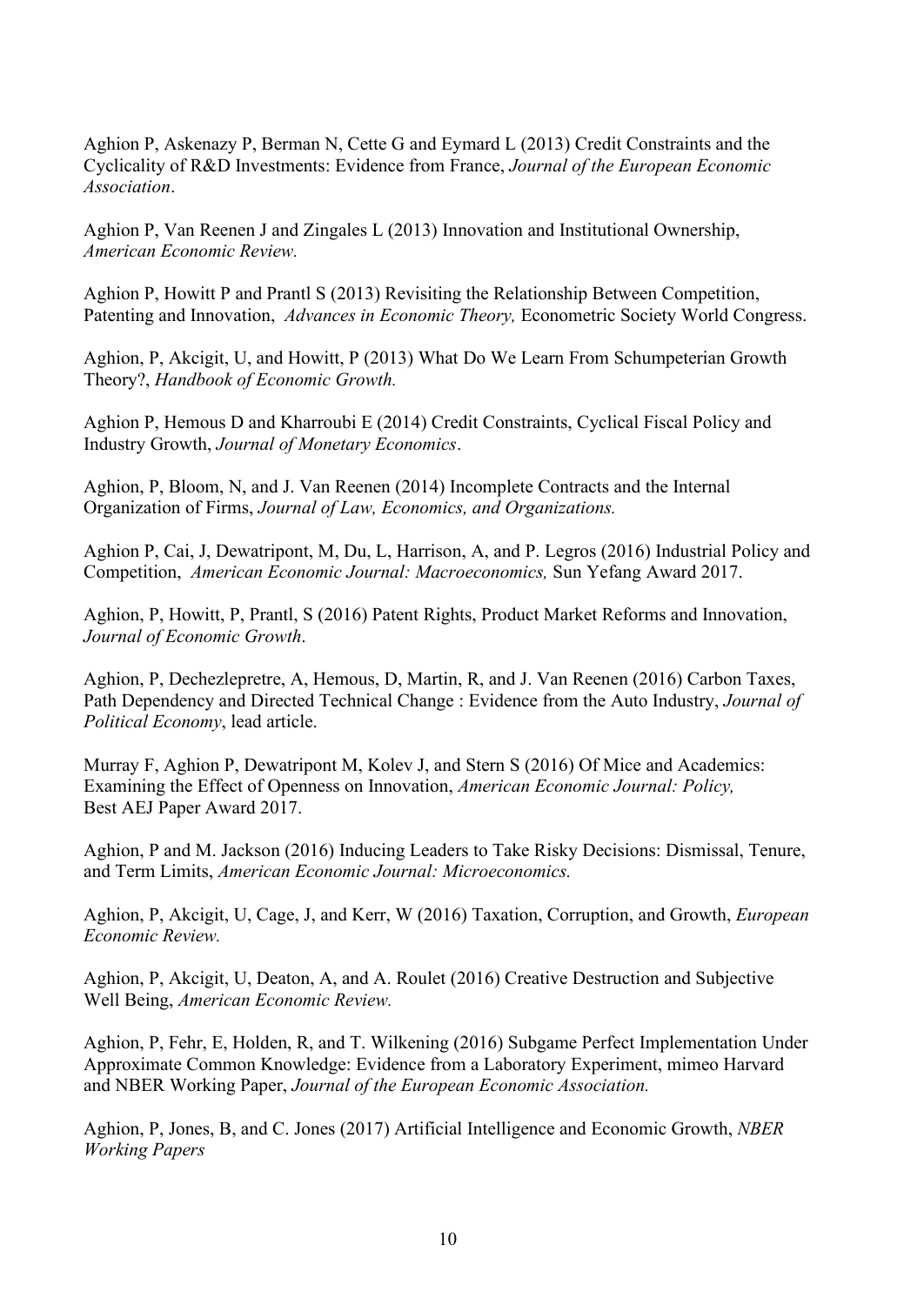Aghion, P, Akcigit, U, A. Hyytinen, and O. Toivanen (2018) On the Returns to Invention Within Firms: Evidence from Finland, *American Economic Review, Papers and Proceedings.*

Aghion, P, Bergeaud, A, Boppart, T and S. Bunel (2018) Firm Dynamics and Growth Measurement in France, *Journal of the European Economic Association.*

Aghion, P, Bechtold, S, Cassar, L, and H. Herz (2018) The Causal Effects of Competition on Innovation: Experimental Evidence, *Journal of Law, Economics and Organizations.*

Aghion, P, Akcigit, U, Bergeaud, A, Blundell, R, and D. Hemous (2019) Innovation and Top Income Inequality, *Review of Economic Studies,* lead article*.*

Aghion, P, Bergeaud, A, Cette, G, Lecat, R and H. Maghin (2019) The Inverted-U Relationship Between Credit Access and Productivity Growth, Coase Lecture, *Economica.*

Aghion, P, Farhi, E, and E. Kharroubi (2019) Monetary Policy, Product Market Competition, and Growth, Coase Lecture, *Economica.*

Aghion, P, Bergeaud, A, Boppart, T, Klenow, P, and H. Li (2019) Missing Growth from Creative Destruction, *American Economic Review*.

Aghion, P, Bloom, N, Lucking, B, Sadun, R, and J. Van Reenen (2019) Turbulence, Firm Decentralization and Growth in Bad Times, forthcoming in *American Economic Journal: Applied*

Aghion, P, Jaravel, X, Persson, T, and D. Rouzet (2019) Education and Military Rivalry, *Journal of the European Economic Association.*

Aghion, P, Benabou, R, Martin, R, and A. Roulet (2021) Environmental Preferences and Technological Choices: Is Market Competition Dirty or Clean? , forthcoming, *American Economic Review Insights.*

#### Books

Aghion P and P. Howitt (1998) *Endogenous Growth Theory*, Cambridge, MA: MIT Press.

Aghion P and J. Williamson (1999) *Inequality, Growth, and Globalization - Theory, History and Policy*, Raffaele Mattioli Memorial Lecture, Cambridge University Press.

Aghion P, Bertola G, Hellwig M, Pisani-Ferry J, Sapir A, Vinals J, and Wallace H (2003) *An Agenda for a Growing Europe: The Sapir Report*, Oxford University Press.

Aghion P and Cohen E (2004) *Education et Croissance*, La Documentation Francaise.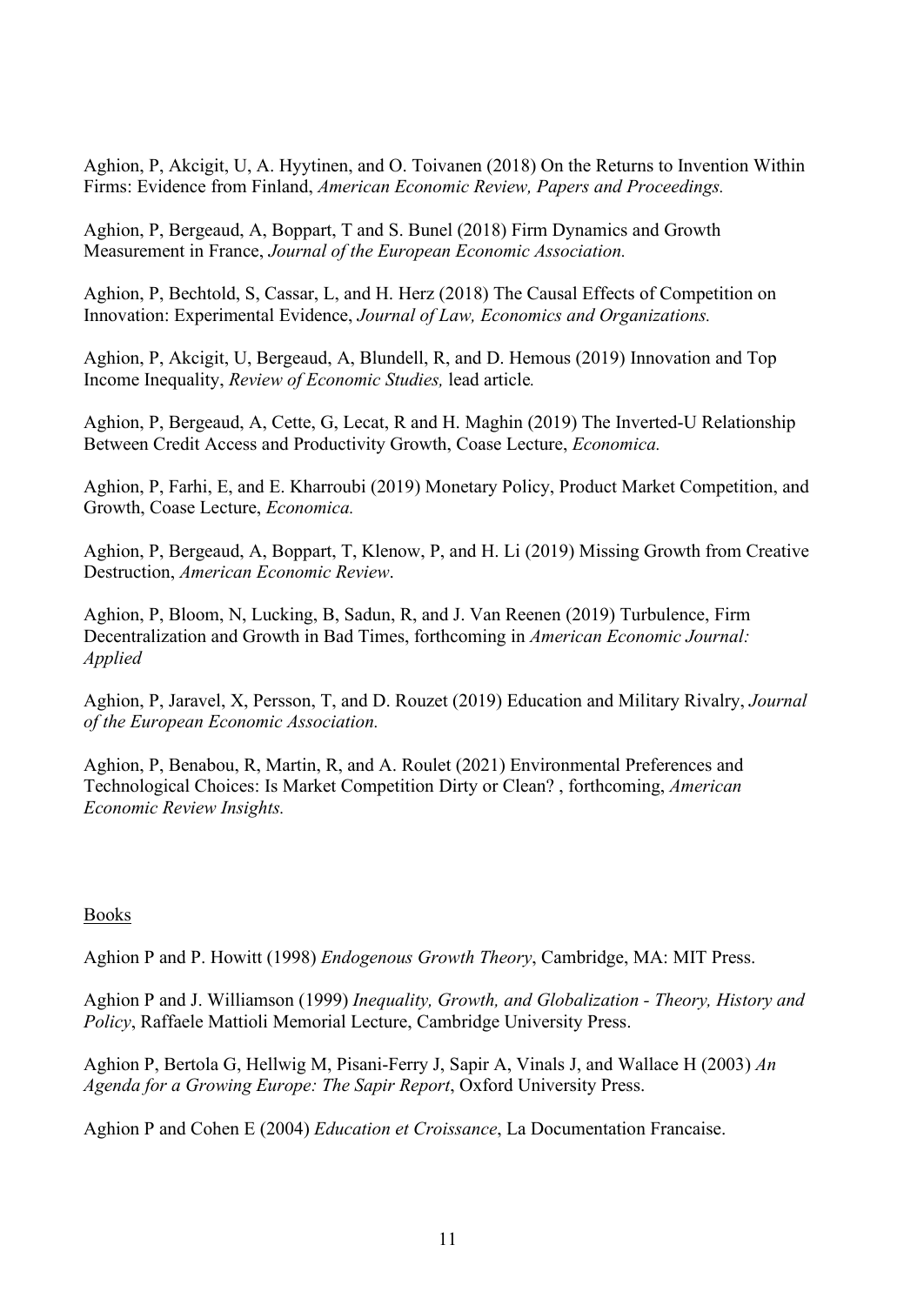Aghion P and Banerjee A (2005) *Volatility and Growth*, Clarendon Lectures, Oxford University Press.

Aghion P and Griffith R (2005) *Competition and Growth*, Zeuthen Lectures, MIT Press.

Aghion P and Durlauf S (2005) *Handbook of Economic Growth*, North-Holland: Elsevier.

Aghion P and Howitt P (2009) *The Economics of Growth*, MIT Press.

Aghion, P and A. Roulet (2011) *Repenser l'Etat,* Seuil.

Aghion P and Durlauf S (2013) *Handbook of Economic Growth*, Volume II, North-Holland: Elsevier.

Aghion, P, Cette, G, and E. Cohen (2014) *Changer de modele,* Odile Jacob.

Aghion, P (2016) *Repenser la croissance economique,* Fayard.

Aghion, P, Antonin, C, and S. Bunel (2020) *Le pouvoir de la destruction creatrice,* Odile Jacob

Aghion, P, Antonin, C, and S. Bunel (2021) *The Power of Creative Destruction,* Harvard University Press

## Papers Under Revision

Aghion, P, Bergeaud, A, Lequien, M, and M. Melitz (2017) Exports and Innovation: Theory and Evidence, under revision for the *Review of Economics and Statistics.*

Aghion, P, Akcigit, U, Hyytinen, A, and O. Toivanen (2020), A Year Older, A Year Wiser: Invention Spillovers and Human Capital Depreciation, under revision for the *Review of Economics and Statistics.*

Aghion, P, Bergeaud, A, and J. Van Reenen (2021) The Impact of Regulation on Innovation, under revision for the *American Economic Review*.

# Working Papers

Aghion P, Boustan L, Hoxby C and Vandenbussche J (2009) Exploiting States' Mistakes to Identify the Causal Impact of Higher Education on Growth, Mimeo Harvard.

Aghion, P, Akcigit, U, A. Hyytinen, and O. Toivanen (2021) The Social Origins of Inventors.

Aghion, P, Bergeaud, A, Boppart, T, Li, H, and P. Klenow (2021) A Theory of Falling Growth and Rising Rents.

Acemoglu, D, Aghion, P, Barrage, L, and D. Hemous (2021) Climate Change, Directed Innovation, and Energy Transition: The Long-run Consequences of the Shale Gas Revolution.